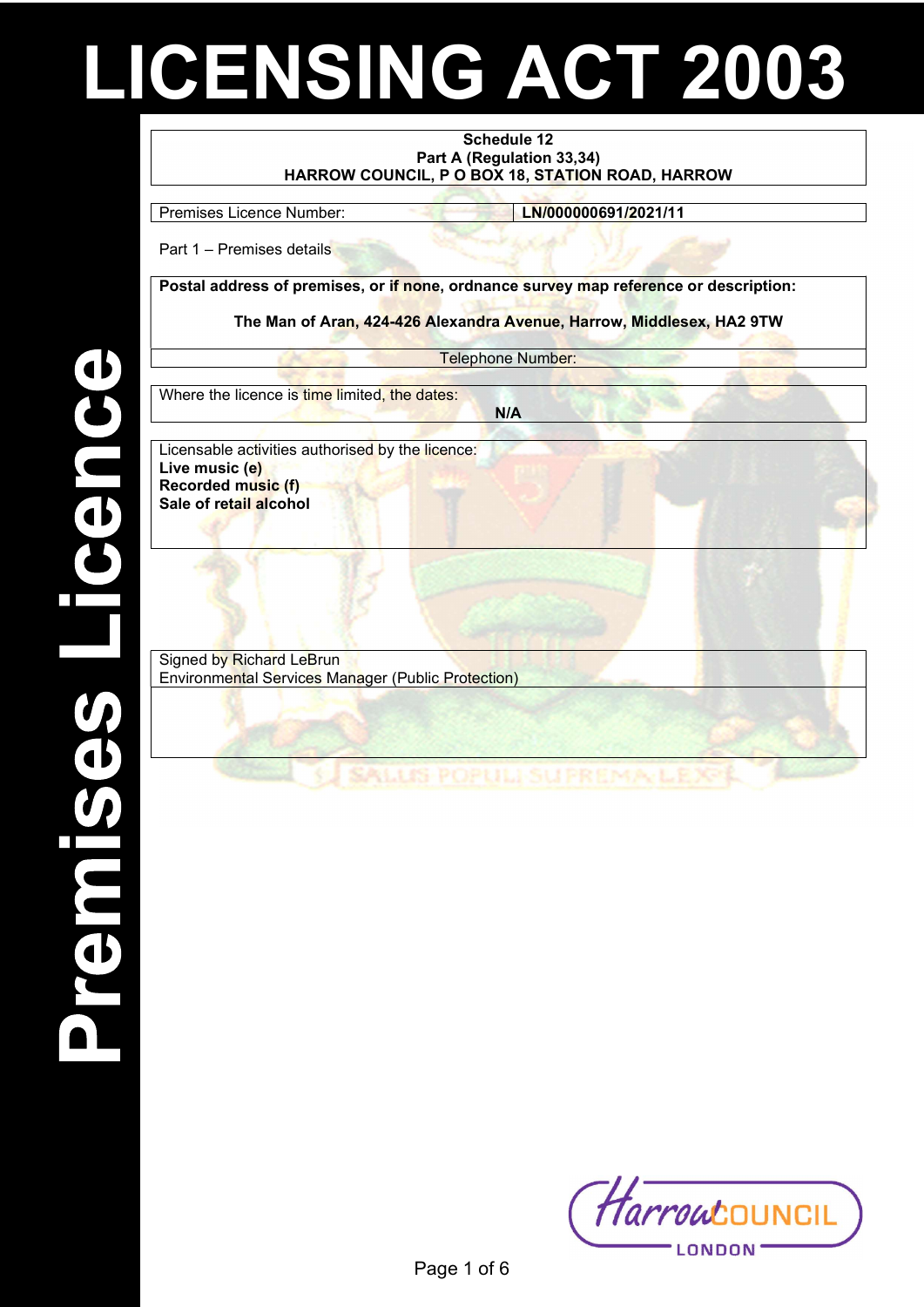## Licensable area Hours open to public

| The times the licence authorises the carrying out of licensable activities |                                   |  |
|----------------------------------------------------------------------------|-----------------------------------|--|
| Location: Licensable area                                                  |                                   |  |
|                                                                            | Live music (e) Recorded music (f) |  |
| Sunday                                                                     | $10:30 - 22:00$                   |  |
| Monday                                                                     | $10:30 - 22:30$                   |  |
|                                                                            | Tuesday 10:30 - 22:30 -           |  |
| Wednesday                                                                  | $10:30 - 22:30$                   |  |
| Thursday                                                                   | $10:30 - 22:30$                   |  |
| Friday                                                                     | $10:30 - 22:30$                   |  |
| Saturday                                                                   | $10:30 - 22:30$                   |  |
|                                                                            |                                   |  |
|                                                                            |                                   |  |
| Location: Licensable area                                                  |                                   |  |
| Sale of retail alcohol                                                     |                                   |  |
| Sunday                                                                     | 10:30 - 22 <mark>:3</mark> 0      |  |
| <b>Monday</b>                                                              | $10:30 - 23:00$                   |  |
| <b>Tuesday</b>                                                             | $10:30 - 23:00$                   |  |
| Wednesday                                                                  | $10:30 - 23:00$                   |  |
| Thursday                                                                   | 10:30 - 23:00                     |  |
| Friday                                                                     | 10:30 - 23:00                     |  |
| Saturday                                                                   | 10:30 - 23:00                     |  |
|                                                                            |                                   |  |
|                                                                            |                                   |  |

1. SALE BY RETAIL OF ALCOHOL CAN BE EXTENDED BETWEEN THE TERMINAL HOUR ON NEW YEAR'S EVE AND THE COMMENCEMENT HOUR ON THE FOLLOWING MORNING.

Where the licence authorises supplies of alcohol – whether these are on and/or off supplies Sale by retail on/off premises

Part 2

Name, (registered) address, telephone number and email (where relevant of holder of premises licence):

 Million Stars London Limited International House 12 Constance Street **London** E16 2DQ

Registered number of holder, for example company number, charity number (where applicable): 12222759

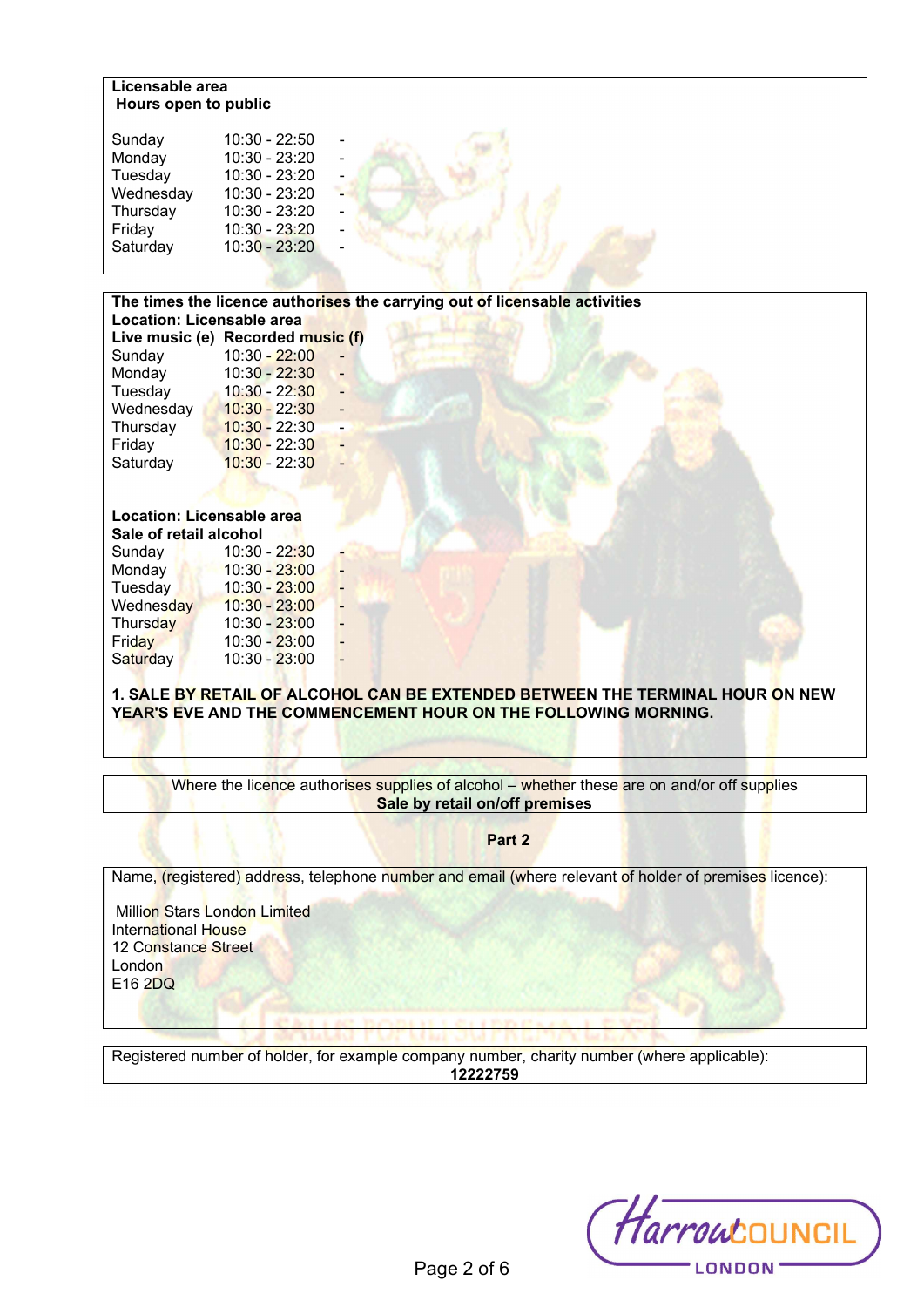Name, address and telephone number of designated premises supervisor where the premises licence authorises for the supply of alcohol:

### Satis Vijayendran

Personal licence number and issuing authority of personal licence held by designated premises supervisor – where the premises licence authorises for the supply of alcohol: BARENT LAPERS/21/63924

State whether access to the premises by children is restricted or prohibited: N/A

### Annex 1 – Mandatory Conditions

#### Mandatory conditions where licence authorises supply of alcohol:

1 No supply of alcohol may be made under the premises licence -

- a) at a time when there is no designated premises supervisor in respect of the premises licence, or
- b) at a time when the designated premises supervisor does not hold a personal licence or his personal licence is suspended
- 2. Every supply or sale of alcohol made under the premises licence must be made or authorised by a person who holds a personal licence.

#### Mandatory condition where licence requires door supervision:

Where one or more individuals are required to be at the premises to carry out a security activity, such individual(s) must be licensed by the Security Industry Authority.

#### The Licensing Act 2003 (Mandatory Licensing Conditions) (Amendment) Order 2014

1. (1) The responsible person must ensure that staff on relevant premises do not carry out, arrange or participate in any irresponsible promotions in relation to the premises.

 (2) In this paragraph, an irresponsible promotion means any one or more of the following activities, or substantially similar activities, carried on for the purpose of encouraging the sale or supply of alcohol for consumption on the premises—

 (a)games or other activities which require or encourage, or are designed to require or encourage, individuals to—

(i)drink a quantity of alcohol within a time limit (other than to drink alcohol sold or supplied on the premises before the cessation of the period in which the responsible person is authorised to sell or supply alcohol), or (ii)drink as much alcohol as possible (whether within a time limit or otherwise);

(b)provision of unlimited or unspecified quantities of alcohol free or for a fixed or discounted fee to the public or to a group defined by a particular characteristic in a manner which carries a significant risk of undermining a licensing objective;

 (c)provision of free or discounted alcohol or any other thing as a prize to encourage or reward the purchase and consumption of alcohol over a period of 24 hours or less in a manner which carries a significant risk of undermining a licensing objective;

 (d)selling or supplying alcohol in association with promotional posters or flyers on, or in the vicinity of, the premises which can reasonably be considered to condone, encourage or glamorise anti-social behaviour or to refer to the effects of drunkenness in any favourable manner;

 (e)dispensing alcohol directly by one person into the mouth of another (other than where that other person is unable to drink without assistance by reason of disability).

2. The responsible person must ensure that free potable water is provided on request to customers where it is reasonably available.

3. (1) The premises licence holder or club premises certificate holder must ensure that an age verification policy is adopted in respect of the premises in relation to the sale or supply of alcohol.

 (2) The designated premises supervisor in relation to the premises licence must ensure that the supply of alcohol at the premises is carried on in accordance with the age verification policy.

(3) The policy must require individuals who appear to the responsible person to be under 18 years of age

Harroucouncil LONDON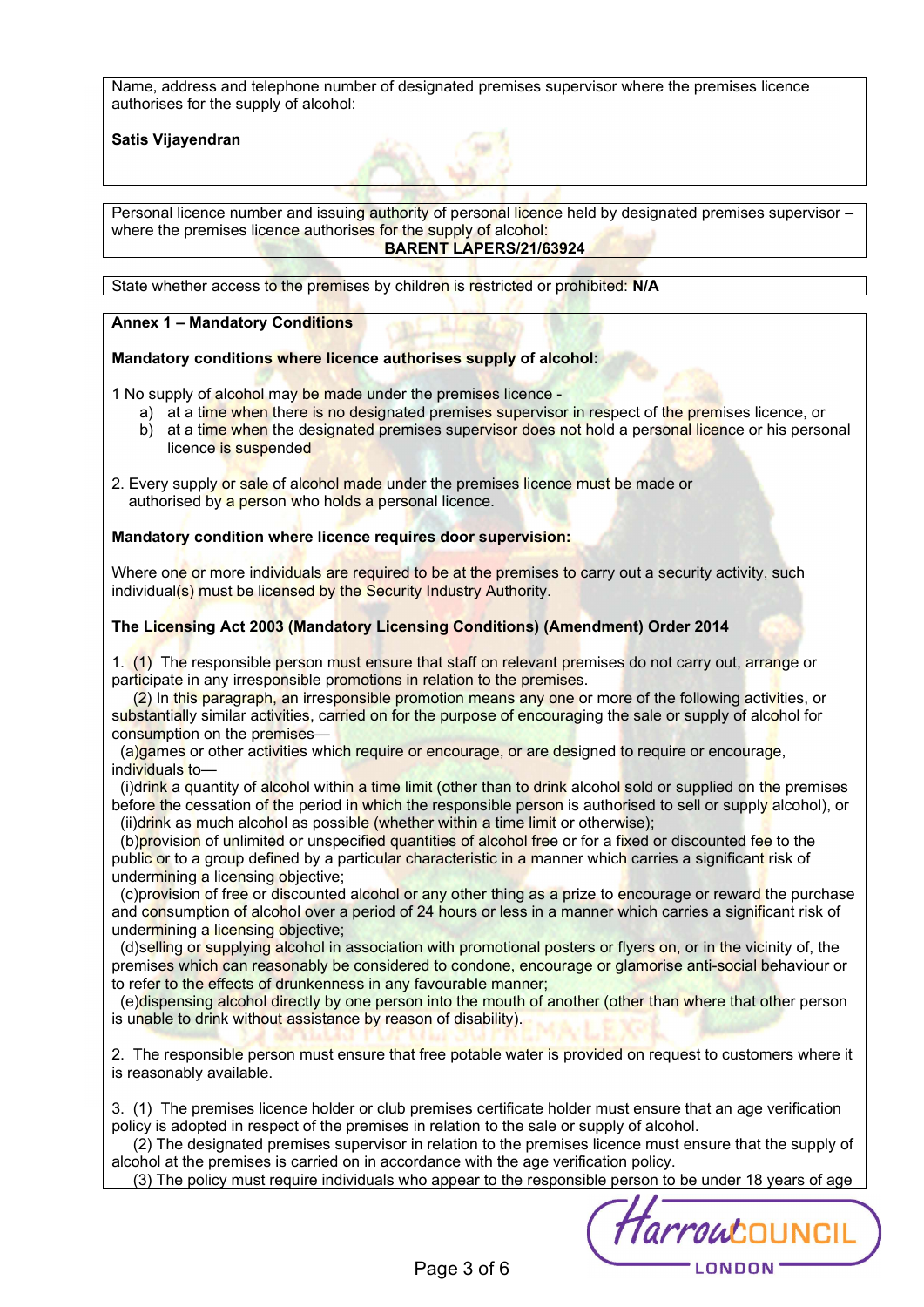(or such older age as may be specified in the policy) to produce on request, before being served alcohol, identification bearing their photograph, date of birth and either—

(a)a holographic mark, or

(b)an ultraviolet feature.

4. The responsible person must ensure that-

(a)where any of the following alcoholic drinks is sold or supplied for consumption on the premises (other than alcoholic drinks sold or supplied having been made up in advance ready for sale or supply in a securely closed container) it is available to customers in the following measures—

(i) beer or cider:  $\frac{1}{2}$  pint;

(ii)gin, rum, vodka or whisky: 25 ml or 35 ml; and

(iii)still wine in a glass: 125 ml;

(b)these measures are displayed in a menu, price list or other printed material which is available to customers on the premises; and

(c)where a customer does not in relation to a sale of alcohol specify the quantity of alcohol to be sold, the customer is made aware that these measures are available."

# Mandatory Condition order 2014

1. A relevant person shall ensure that no alcohol is sold or supplied for consumption on or off the premises for a price which is less than the permitted price.

2. For the purposes of the condition set out in paragraph 1—

(a) "duty" is to be construed in accordance with the Alcoholic Liquor Duties Act 1979

(b) "permitted price" is the price found by applying the formula—

 $P = D + (DxV)$ 

where—

(i) P is the permitted price,

 (ii) D is the rate of duty chargeable in relation to the alcohol as if the duty were charged on the date of the sale or supply of the alcohol, and

(iii) V is the rate of value added tax chargeable in relation to the alcohol as if the value added tax were charged on the date of the sale or supply of the alcohol;

 (c) "relevant person" means, in relation to premises in respect of which there is in force a premises licence-

(i) the holder of the premises licence,

(ii) the designated premises supervisor (if any) in respect of such a licence, or

(iii) the personal licence holder who makes or authorises a supply of alcohol under such a licence;

(d) "relevant person" means, in relation to premises in respect of which there is in force a

club premises certificate, any member or officer of the club present on the premises in a

capacity which enables the member or officer to prevent the supply in question; and

(e) "valued added tax" means value added tax charged in accordance with the Value Added Tax Act 1994

3. Where the permitted price given by Paragraph (b) of paragraph 2 would (apart from this paragraph) not be a whole number of pennies, the price given by that sub-paragraph shall be taken to be the price actually given by that sub-paragraph rounded up to the nearest penny.

4. (1) Sub-paragraph (2) applies where the permitted price given by Paragraph (b) of paragraph 2 on a day ("the first day") would be different from the permitted price on the next day ("the second day") as a result of a change to the rate of duty or value added tax.

(2) The permitted price which would apply on the first day applies to sales or supplies of alcohol which take place before the expiry of the period of 14 days beginning on the second day.

Annex 2 - Conditions consistent with the operating Schedule

1. CHILDREN ARE NOT ALLOWED ON THE PREMISES UNLESS ACCOMPANIED BY A RESPONSIBLE ADULT.

Annex 3 - Conditions attached after a hearing by the licensing authority.

CONDITION 1. NOTICES TO BE PROMINENTLY DISPLAYED ASKING PATRONS TO LEAVE QUIETLY.

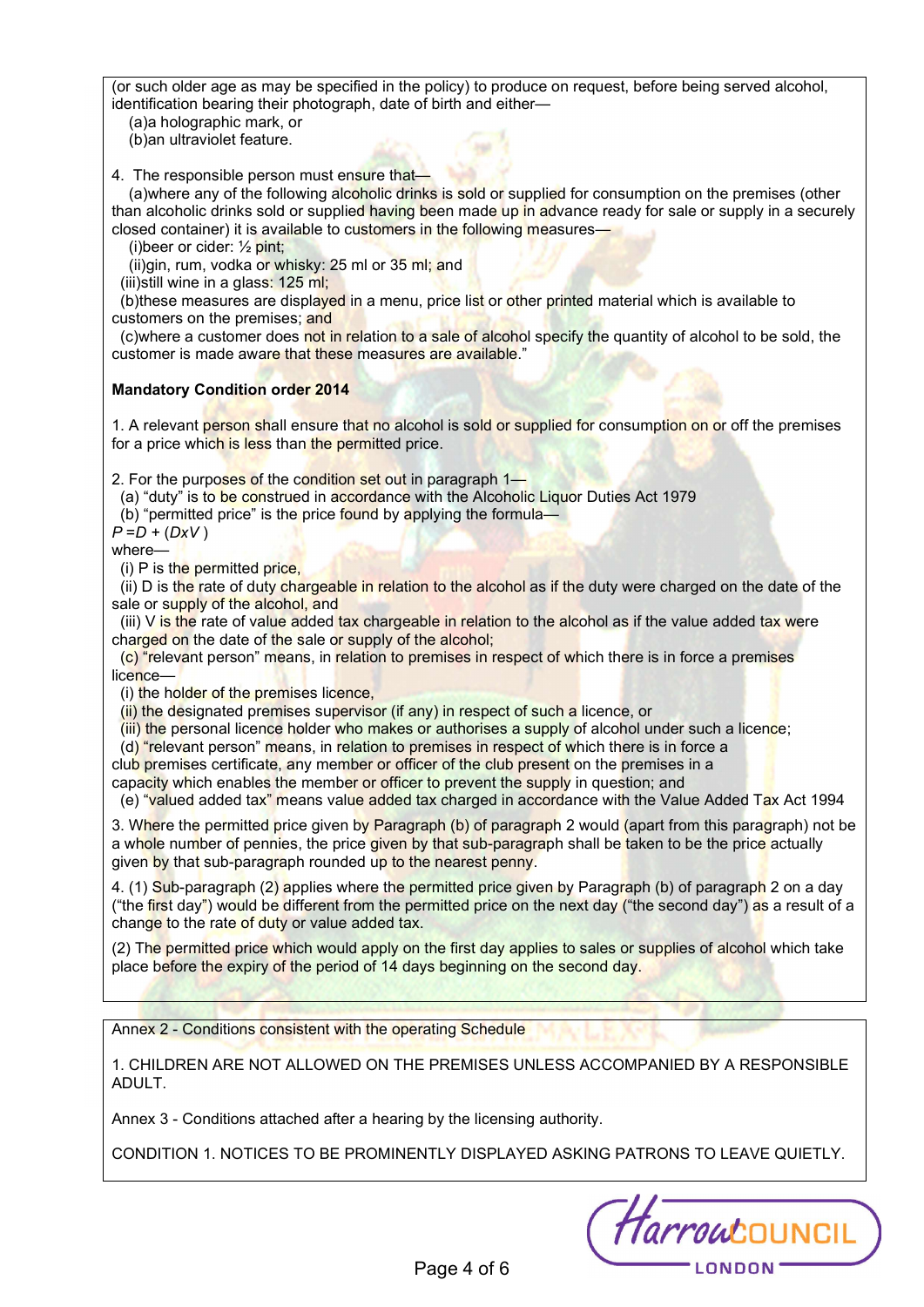CONDITION 2. AWP MACHINES TO BE CLEARED EACH NIGHT OR FITTED WITH A "BOOT".

CONDITION 3. NO CHILDREN UNDER THE AGE OF 16 ALLOWED ONTO THE PREMISES AFTER 2100.

CONDITION 4. CCTV EQUIPMENT SHALL BE INSTALLED, OPERATED AND MAINTAINED IN GOOD WORKING ORDER AND IN ACCORDANCE WITH REASONABLE RECOMMENDATIONS OF THE POLICE OR THE CRIME PREVENTION OFFICER.

CONDITION 5. DOORS AND WINDOWS TO BE KEPT CLOSED WHEN REGULATED ENTERTAINMENT IS IN PROGRESS.

CONDITION 6. NO MUSIC OR ANY OTHER AMPLIFIED SOUND CAUSED AS A RESULT OF THIS PERMISSION SHALL BE AUDIBLE AT THE BOUNDARY OF ANY RESIDENTIAL PREMISES EITHER ATTACHED TO, OR IN THE VICINITY OF THE PREMISES TO WHICH THE PERMISSION RELATES.

CONDITION 7. NO EXTERNAL DRINKING AFTER 2100.